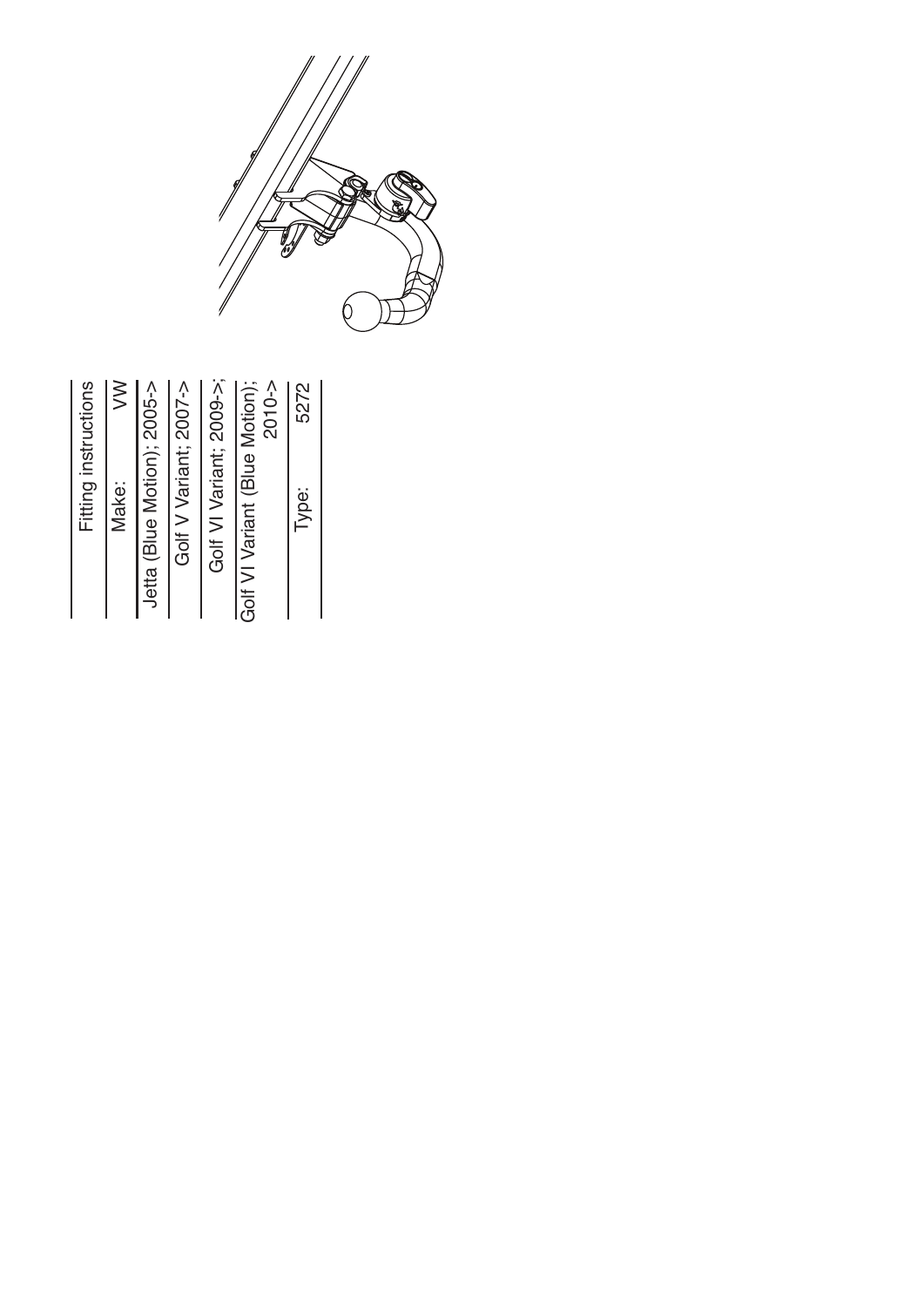



© 527270/30-08-2010/1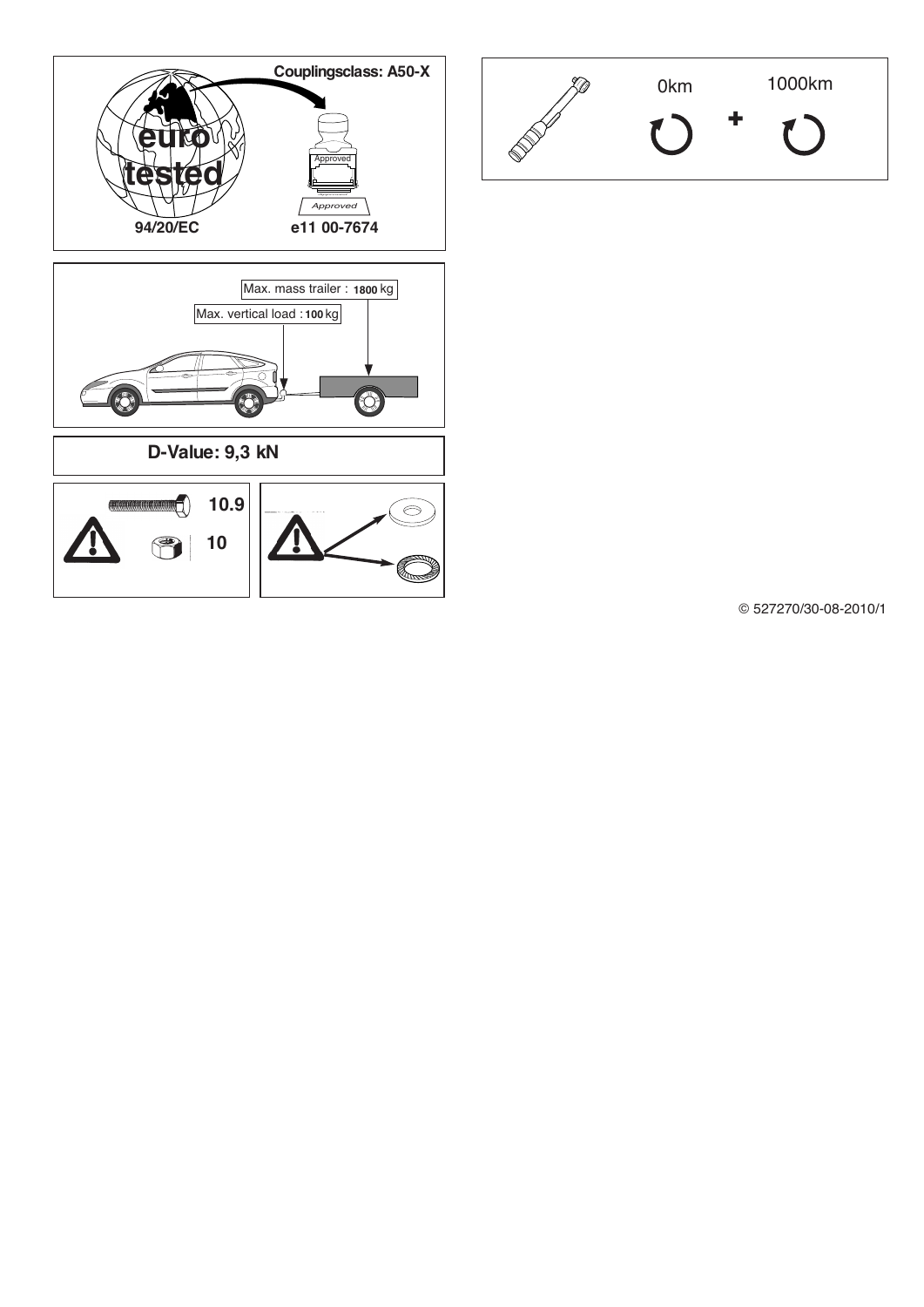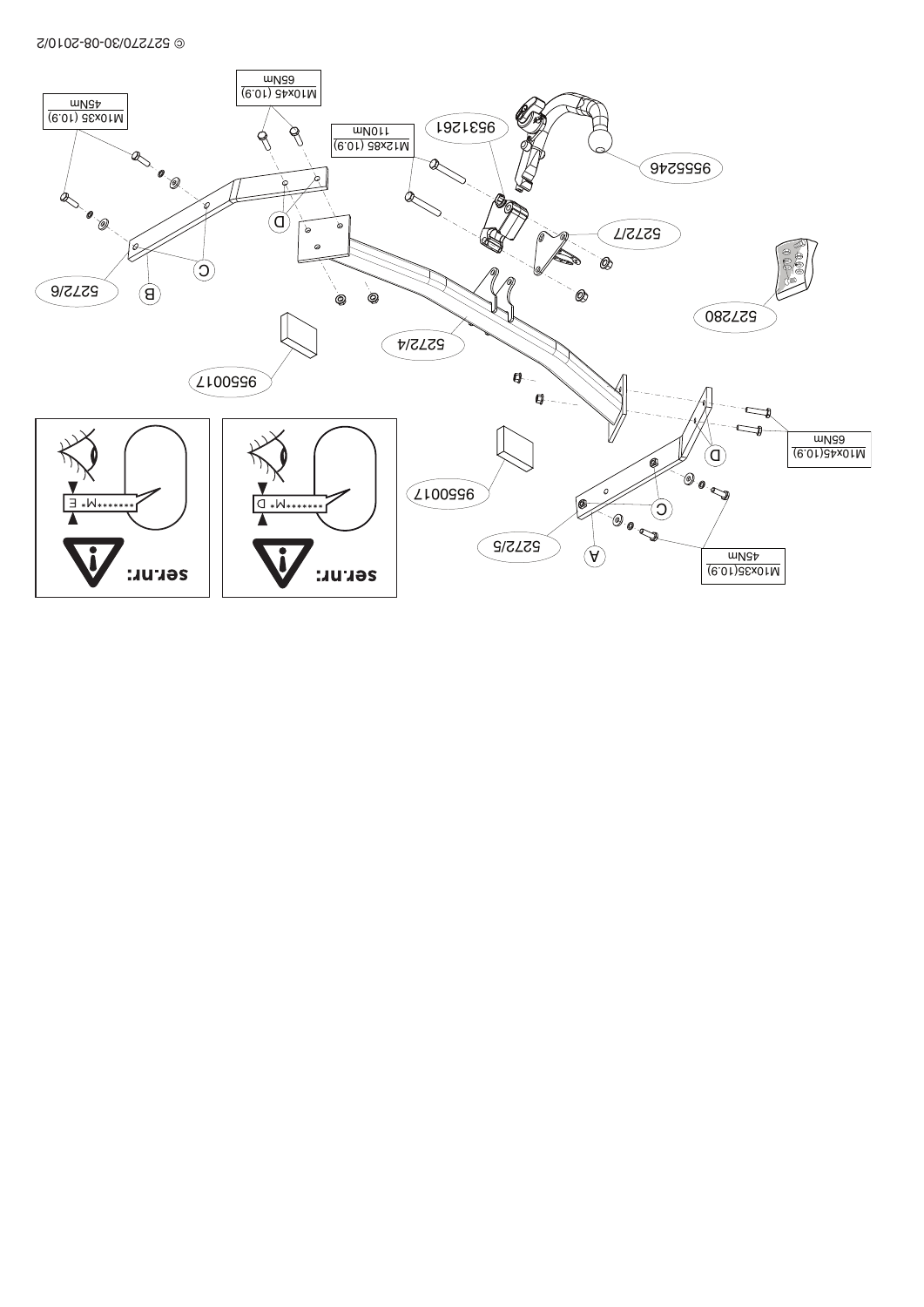

© 527270/30-08-2010/3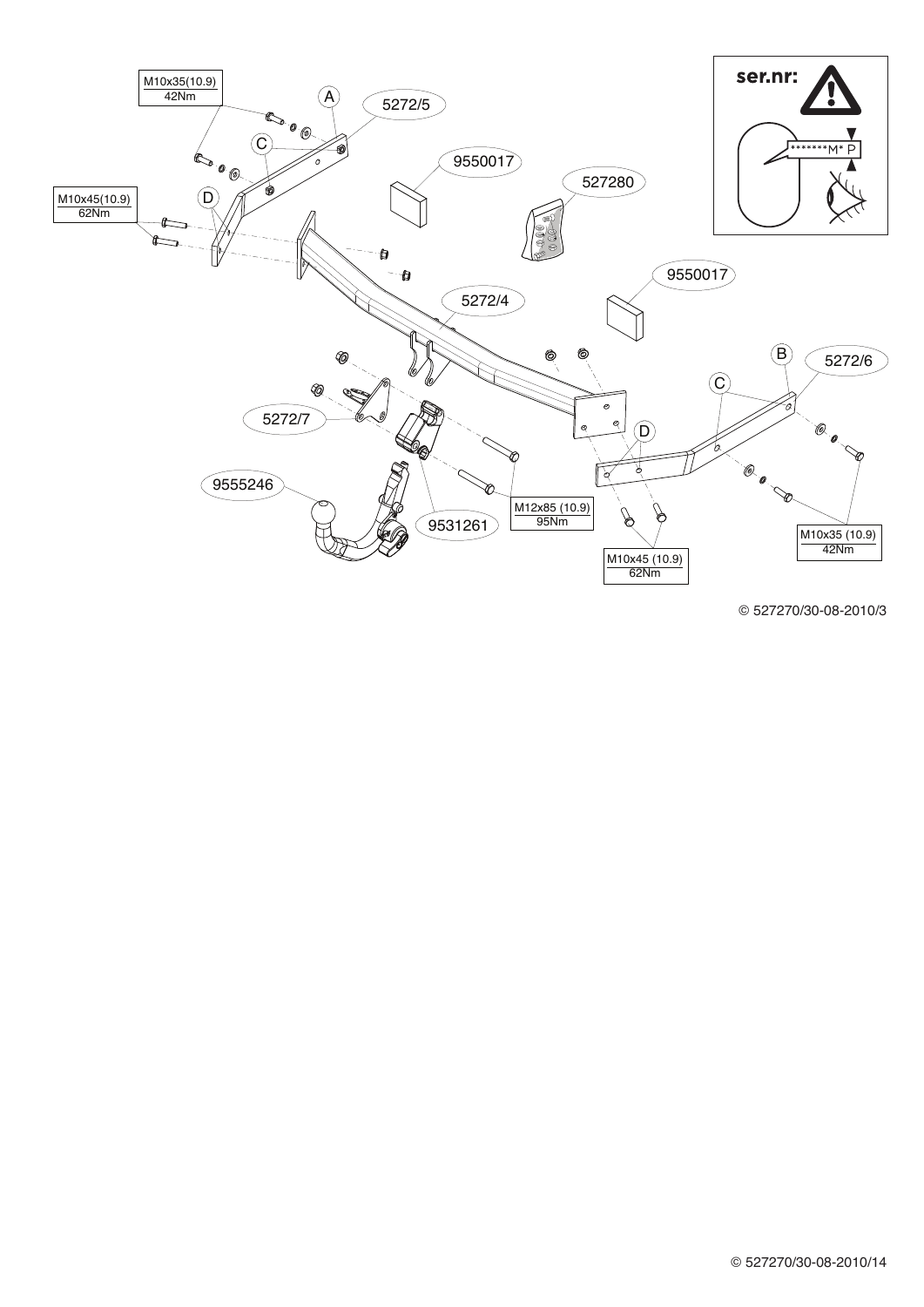31/ 0102- 80- 03/ 072725 ©

brandstofleidingen niet worden geraakt.

- dealer te raadplegen. \* Bij het boren dient men er zorg voor te dragen, dat electriciteits-, rem- en
- zig is, dient deze verwijderd te worden. Voor de max. toegestane massa, welke uw auto mag trekken, dient u uw
- men de dealer te raadplegen. - e waien ob de pevestigingspriegen een pitumen of anti-drainente-
- **BELANGRIJK:** t Voor eventueel noodzakelijke aanoasaduse ekjil ekazoonl eeut never voov

# **. gni di el dnahegat no medgeovegji b ed meet**

**. st ehcs ed nel eddi msgni git seveb ne egat no mr oov geel pdaa R - sysl egok er ab meenf at eh nav egat no med ne egat no mr oov geel pdaa R**

**. keobdnah st aal pkr <sup>e</sup> w**

**t eh nel edr edno gi utr eov nav egat no m ne egat no med r oov geel pdaa R**

11. Draai alle bouten en moeren overeenkomstig schete vast.

- . ctinu tricht de achterlicht units.
	- 9. Monteer de bumper.
- 8. Monteer het kogelhuis inclusiet stekkerplaat.
- 6. Plaats de twee PE schuimblokken als afdichting in de chassisbalken. 7. Draai alle bouten en moeren overeenkomstig schets vast.
	-
- 5. Monteer de dwarsbalk tussen de steunen A op de punten C, monteer het geheel handvast. Zie figuur 2
	- - .tasv-sol leeneg
- 4. Plaats de steunen A en bevestig deze t.p.v. qe per nen aan het
- dient men een vervangende spoiler bij de dealer te bestellen.
- 3. Demonteer de spoiler: Deze spoiler komt te vervallen! In plaats hiervan
- 
- stootbalk wordt niet meer gebruikt. Herplaats de bouten. Zie tiguur 1
- -
- 2. Demonteer de bumper inclusief de stalen stootbalk van het voertuig, de
	-
	- 1. Demonteer de achterlicht units.
		-

# **. si gni ssapeot nav, gni di el dnah ed ni , st ehcs**

**LN**

# Voordat u met de montage begint dient u op het typeplaatje te kijken welke

**. GNI DI ELDNAHEGATNOM**

- 
- 

- 
- 
- 
- 
- 
- te gereedschappen en het gebruik van andere dan de voorgeschreven

**BG**

worden. \* Brink is niet aansprakelijk voor de schade die het direct of indirect gevolg is van onjuiste montage, daaronder begrepen gebruik van niet-geschik-

montagewijze en middelen, dan wel onjuiste interpretatiev van dit onder-

Before you start the fitting you must check the type paiste to determine

2. Remove bumper (Torx head screws around each wheel arch, along lower edge of rear panel, beneath each light cluster (light cluster must be removed). and the steel buffer beam from the vehicle. The buffer beam will no longer be needed. Replace the bolts. See figure 1 3. Dismount the Spoiler: This Spoiler is to be replaced! Instead a replace-

4. Position the supports A and a mehr home is a mehr and it the whole

elohw eht tit bna C strioq ta A stroqque neewted maed seoro ent til . 3

6. Place the two PE foam blocks as abacers in the chassis members. . Tighter a limi betacioni euprot ent ot alled bus dui la net difficing.

. gniwarb edt ni betsoibni euprot edt ot allod bns atun lla net dpiT. I t **. koobdnah eti <sup>s</sup> eht ees, str ap el ci hev eht gnittif dna gnilt na msi dr oF . gni war d ees, doht <sup>e</sup> mt ne mhcatt <sup>a</sup> dna snoit curt sni gnittif r oF**

**- avo mer eht gnittif no snoit curt sni <sup>r</sup> of deil ppusl auna myl b messa eht eeS**

**FITTING INSTRUCTIONS.** 

1. Remove the rear-light units.

havig montagevoorschrift.

. gninethgit yllut tuodtiw gnint

ting finger-tight. See figure 2

 $9.$  Fit the bumper. 10. Fit the rear-light units.

**. met sysll ab el b**

8. Fit the ball housing, including socket plate.

**. el bacil ppa si , noit curt sni gnittif eht ni , hct eks hci hw**

ment Spoiler should be ordered from the dealer.

- et per paple ner bei pap gren en der hoofd papagie en die over de dood de papagie
- 
- \* Verwijder "indien aanwezig" de plastik dopjes uit de puntlasmoeren.
- 
- 
- 
- 
- 
- 
- 
- 
- 
- 
- 
- 
- 
-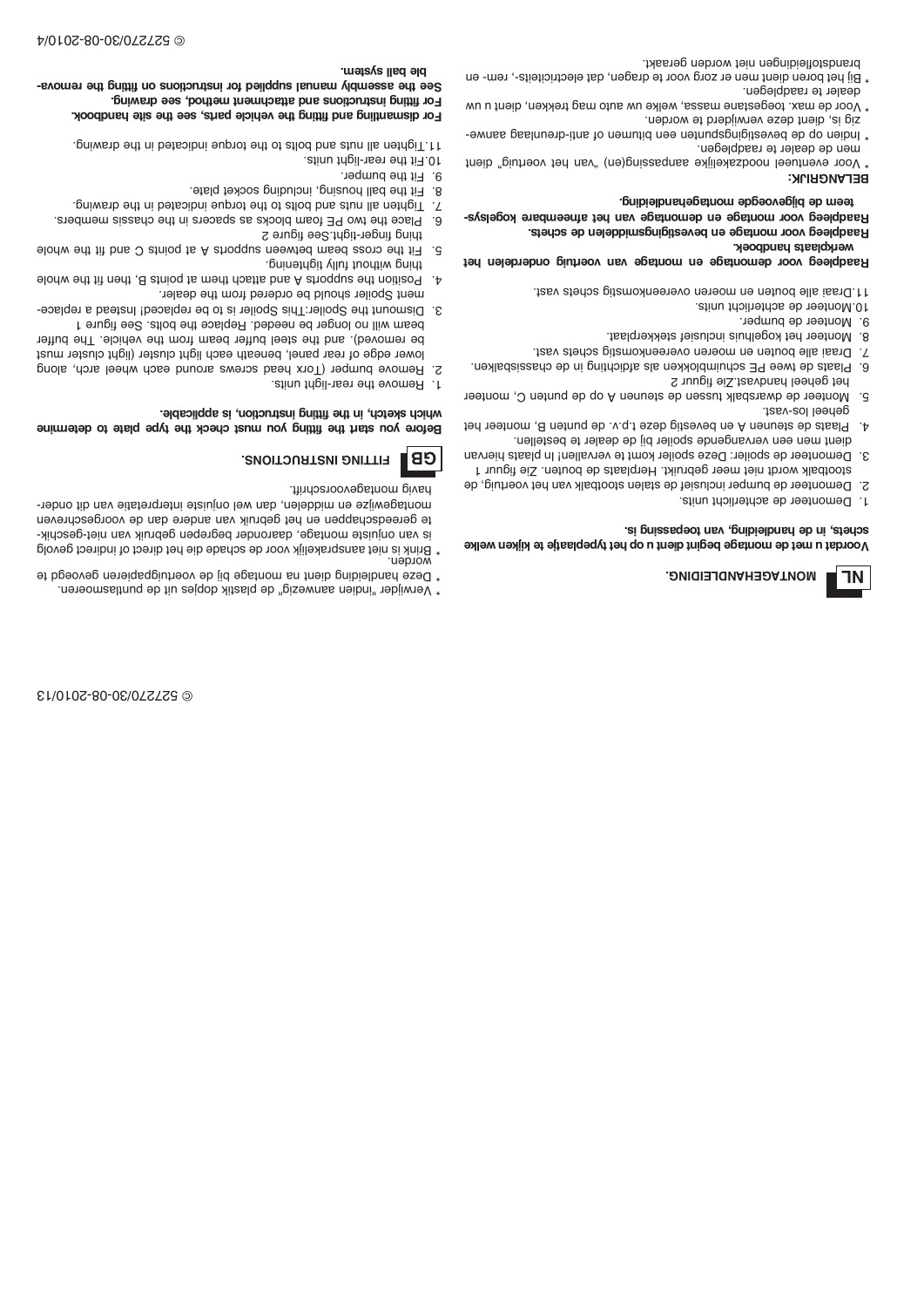# **NOTE:**

**D**

- **\* Should this installation process entail the cutting of the bumper – conformation MUST be obtained by the installation engineer of the customer's acceptance prior to completion. Brink Towing Systems do not accept responsibility for any matters arising as <sup>a</sup> result of this miscommunication.**
- **\* All measurements are in mm!**
- \* The dealer should be consulted for possible necessary adjustment(s) "of the vehicle".
- \* Remove the insulating material from the contact area of the fitting points.
- \* Consult your dealer for the maximum tolerated pull weight and ball hitch pressure of your vehicle.
- **\* Do not drill through electrical-, brake- or fuellines.**
- \* Remove (if present) the plastic caps from the spot welding nuts.
- \* This fitting instruction has to be enclosed in the vehicle documents after fitting the towbar.
- \* Brink is not liable for damage caused directly or indirectly by incorrect assembly, including the use of unsuitable tools, the use of other assembly methods and means than the ones outlined, and the incorrect interpretation of these assembly instructions.

# **MONTAGEANLEITUNG**

# **Vor Beginn des Einbaus ist anhand der Typplakette der Anhängekupplung festzustellen welches Bild in der Einbauanleitung maßgebend ist.**

- 1. Die Rücklichter abmontieren.
- 2. Die Stoßstange einschließlich des stählernen Stoßbalkens vom Fahrzeug abmontieren: Der Stoßbalken wird nicht mehr benötigt. Die Schrauben wieder anbringen.Abbildung 1.
- 3. Das Spoiler demontieren. Dieses Spoiler fällt weg! Stattdessen ist beim Händler ein Ersatz spoiler zu bestellen.
- 4. Die Halterungen A anlegen und bei den Punkten B befestigen. Alles halbfest montieren.
- 5. Den Querträger zwischen den Halterungen A bei den Punkten C halbfest anbringen.Abbildung 2
- 6. Die zwei PE-Schaumblöcke als Dichtung in den Fahrgestellträger einsetzen.
- 7. Alle Schrauben und Muttern gemäß den Angaben in der Abbildung festdrehen.
- 8. Das Kugelgehäuse einschließlich Steckdosenplatte montieren.
- 9. Die Stoßstange montieren.
- 10.Die Rücklichter befestigen.
- 11.Alle Schrauben und Muttern gemäß den Angaben in der Abbildung festdrehen.

**Für die Demontage und Montage von Fahrzeugteilen das Werkstatt-Handbuch zu Rate ziehen.**

**Für die Montage und die Befestigungsmittel die Skizze zu Rate ziehen.**

**Für die Montage und Demontage des abnehmbaren Kugelsystems die beiliegende Montageanleitung zu Rate ziehen.**

# **HINWEISE:**

- \* Für (eine) eventuell erforderliche Anpassung(en) "des Fahrzeugs" ist der Händler zu Rate zu ziehen.
- \* Im Bereich der Anlageflächen muß Unterbodenschutz, Hohlraumkonservierung (Wachs) und Antidröhnmaterial entfernt werden.
- \* Vor dem Bohren prüfen, daß keine, dort eventuell vorhandene Leitungen beschädigt werden können.
- \* Alle Bohrspäne entfernen und gebohrte Löcher gegen Korrosion schützen
- \* Entfernen Sie "falls vorhanden", die Plastikkappen von den Punktschweißmuttern.
- \* Für das höchstzulässige Zuggewicht und der erlaubte Kugeldruck Ihres Fahrzeugs ist IhrHändler zu befragen.
- \* Die Quetschmuttern müssen nach einem späteren lösen der Muttern gegen neue ausgetauscht werden, da ansonsten die Sicherungswirkung nicht mehr garantiert ist!
- \* Brink haftet nicht für Schäden, die als direkte oder indirekte Folge einer nicht ordnungsgemäßen Montage auftreten, darunter fallen auch die

© 527270/30-08-2010/5

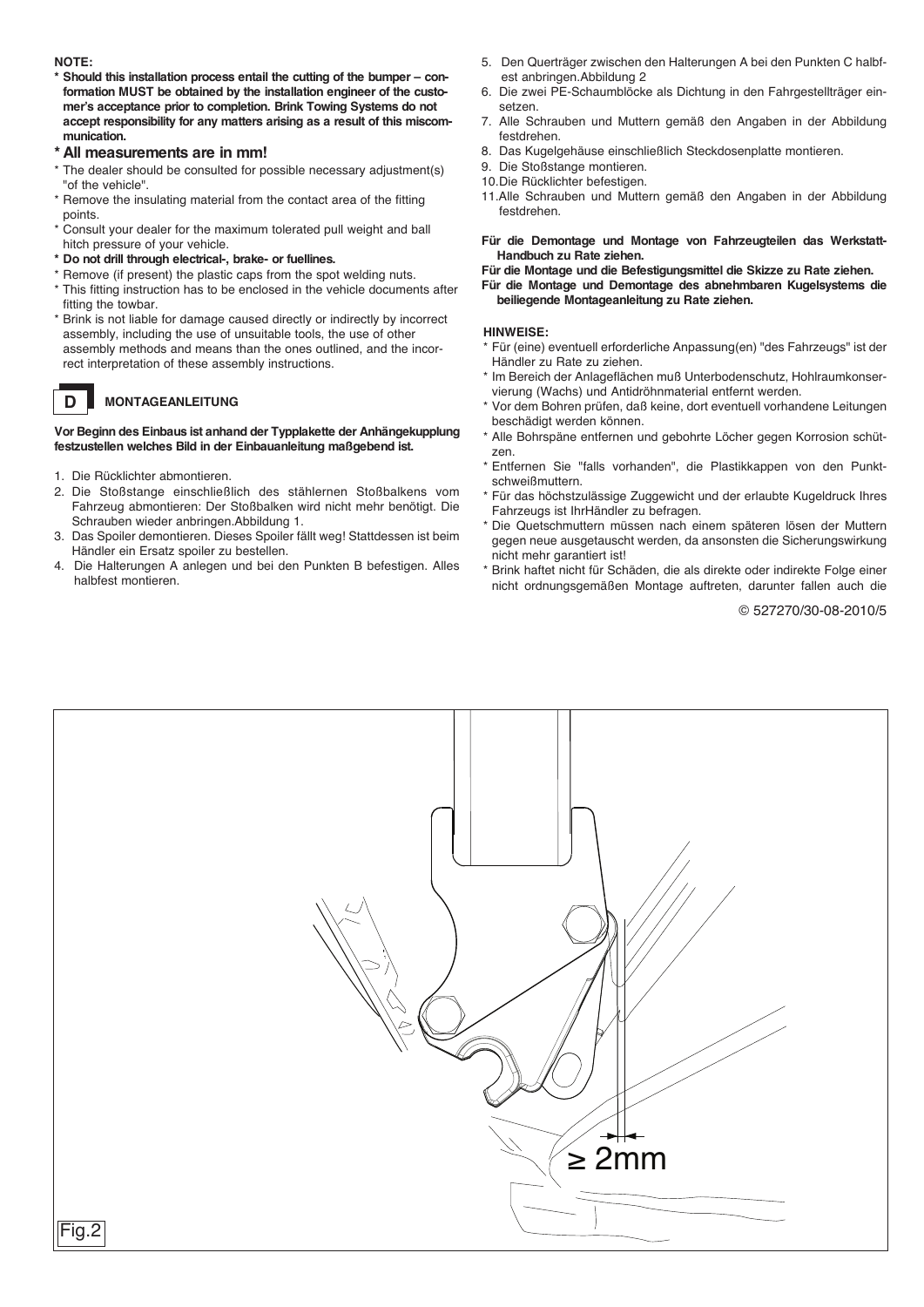@ 527270/30-08-2010/6

@ 527270/30-08-2010/12

Montera kulhuset inklusive kontaktplattan.

3. Demontera Spoiler: Detta Spoiler skall utbytas.

**RADUINSIVIASDUIRETIOM** 

inexacte des présentes instructions de montage.

randen förfaller. Sätt tillbaka skruvar. Se figur 1.

Momentdrag alla skruvar och muttrar enligt figuren.

Ett nytt Spoiler skall beställas från försäljaren i stället

Placera de båda PE-skumblocken som tätning i chassibalkarna.

92.1led tå stb tta natu O smetxhuq biv A smallåd nallem xladtävt taä-1

4. Placera stöden A och fäst dem vid punkterna B, fäst sedan det hela

2. Demontera stötfångaren inklusive stötranden av stål från fordonet, stöt-

Före du startar monteringen måste du kontrollera typskylten för att kunna

moyens autres que ceux prescrits, ou bien résulter d'une interprétation

eb te iolqme'b ebom nu'b noitsailitu'l te zèinqonqqani alituo'b noitsailitu'l

directement ou indirectement résulter d'un montage incorrect, y compris

\* Brink décline toute responsabilité pour les dommages qui pourraient

\* Cette notice de montage doit être conervée à bord ub véhicule après

\* Retirer "si présents" les embouts en plastique des écrous de soudure

\* Veiller en perçant à ne pas endommager les conduites de électrique, de

rotule autorisée du véhicule, veuillez consulter votre concessionnaire. \* Pour connaître le poids de traction maximum et le poids en flèche sur la

\* Enlever la couche de bitume ou d'anti-tremblement qui recouvre éven-

.asbnävns lls»le moz negnineivnsegnineinom i esi»le nexiliv smöbed

٠8.

 $\cdot_L$ 

٠g

٠Ğ

in L

**S** 

ugur z:

tigiltnebno tå snb tta natu

Demontera bakljusmodulerna.

montage de l'attelage.

frein et de carburant.

tuellement les points de fixation.

sulter le concessionnaire.

bar point.

uourage<sup>.</sup>

E.

Γ.pi⊣

# ce de montage jointe.

Pour le montage et le démontage de la rotule amovible, consulter la noti-Consulter le croquis pour voir le montage et les moyens de fixation.

## ce qu fabricant. Pour le montage et le démontage des pièces du véhicule, consulter la noti-

- - .smèrious us triemèriones et écrous conformément au schéma.
		- 10. Monter les feux arrière.
			-
		- 9. Mettre en place le pare-chocs.
	- 8. Monter le logement de la rotule y compris la prise électrique.

**INSTRUCTIONS DE MONTAGE.** 

Interpretation der betreffenden Montageanweisung.

- 
- 7. Serrer tous les boulons et écrous conformément au schéma.
	- aisendo eb anonegnol ael anab
- 6. Placer les deux blocs de mousse en polyester en guise de colmatage monter l'ensemble sans serrer. Voir la figure 2.
- Monter la barre transversale entre les supports A sur les points C, و·
- monter l'ensemble sans serrer. Positionner les supports A set les fixer à l'emplacement des points B,  $\mathbf{r}$
- place un spoiler de rechange auprès de votre concessionnaire.
- 3. Démonter le spoiler: Ce spoiler doit être remplacé! Commandez à la place. Voir la figure 1.
- 
- 
- 
- traverse ne sera plus utilisée. Remettre les boulons de fixations en
- 
- 
- 
- 
- 

de l'attelage afin de déterminer la figure correspondante dans la notice de

Avant de commencer le montage veuillez vérifier la plaque signalétique

benen Montageverfahren und Montagemittel sowie eine fehlerhafte

Benutzung von ungeeignehen Werkzeugen, andere als die vorgeschrie-

- 
- 
- 
- 
- ٠L
- 
- 2. Déposer le pare-chocs du véhicule y compris la traverse en acier ; la
- 
- 
- 
- 
- 
- 
- Démonter les feux arrière.
-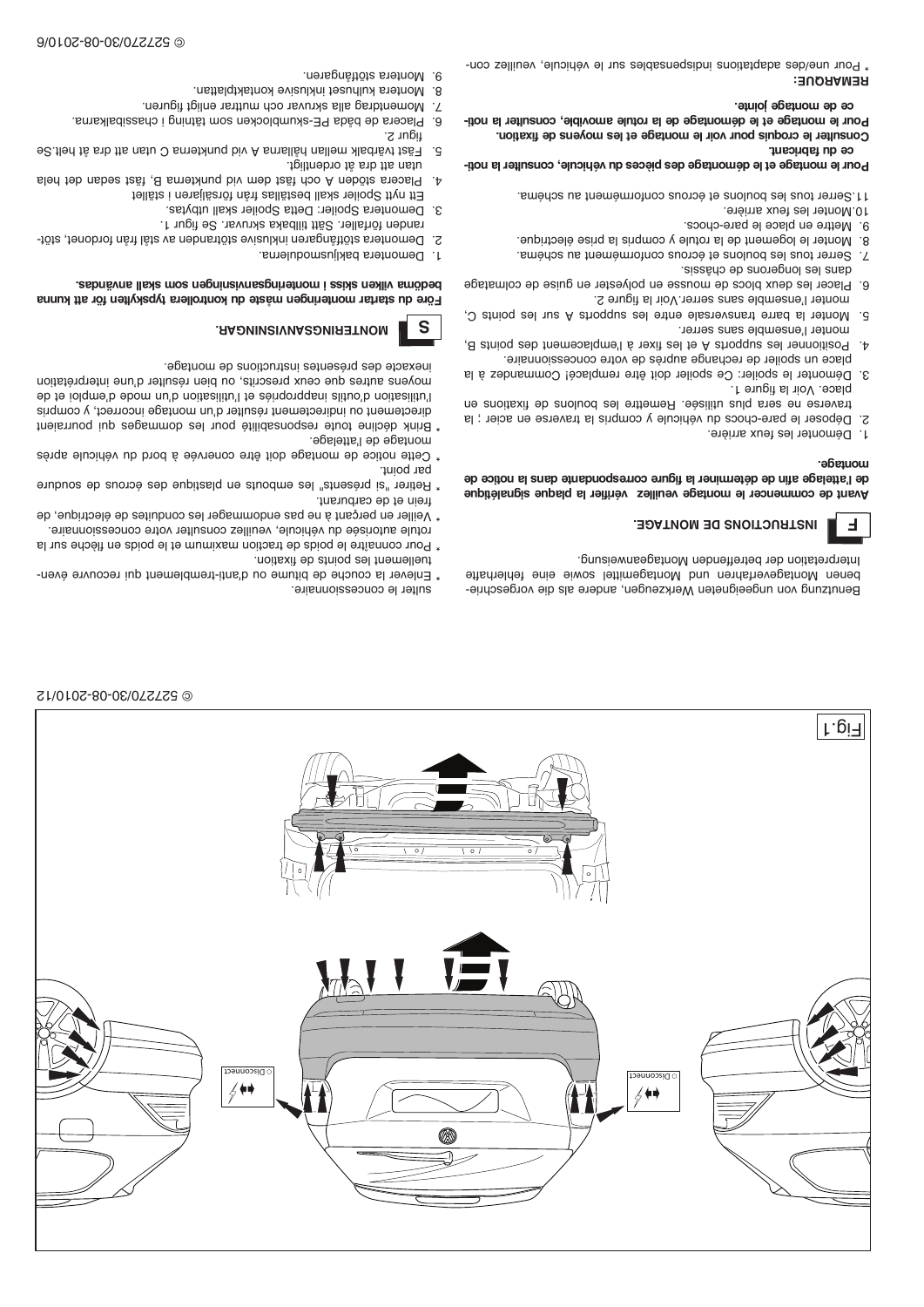10.Montera bakljusmodulerna.

- 11.Momentdrag alla skruvar och muttrar enligt figuren.
- **Se verkstadshandboken för demontering och montering av fordonets delar.**

**Se skissen för montering och monteringsmaterial.**

**Se de bifogade monteringsanvisningarna för montering och demontering av det löstagbara kulsystemet.**

## **OBS:**

\* Kontakta återförsäljaren om fordonet eventuellt bör modifieras.

- \* Om det finns ett bitumen- eller stötdämpande lager vid kontaktytor skall detta avlägsnas.
- \* Kontakta din återförsäljare för ditt fordons max. dragvikt och tillåtna kultryck.
- \* Vid borrning skall man se till att elektrisk-, broms- og bränsleledningarna inte skadas.
- \* Avlägsna de små plastlocken om dessa finns från punktsvetsmuttrarna.
- \* Efter att draget är monterat, placera monteringsanvisningen tillsammans bilens övriga dokument.
- \* Brink är inte ansvariga för skada som orsakats direkt eller indirekt av felaktig montering, inklusive användning av olämpliga verktyg, andra monteringsmetoder och processer än de som beskrivs, samt felaktig tolkning av dessa monteringsinstruktioner.



# **MONTAGEVEJLEDNING.**

# **For at vælge rigtigt spændingsmoment, er det vigtigt at aflæse serienummeret på typepladen, for at kunne vælge hvilket af de medsendte diagrammer der skal anvendes.**

- 1. Demonter baglysenhederne.
- 2. Demonter kofangeren, inklusive køretøjets stålstødbjælke. Denne bliver overflødig. Sæt bolte på plads igen. Se fig. <sup>1</sup>
- 3. Afmonter Spoiler: Spoiler skal udskiftes! Når der monteres anhængertræk på bilen er det nødvendigt at købe et nyt Spoiler der er forberedt til brug sammen med anhængertræk.
- 4. Anbring støtterne A og monter disse ved punkterne B; monter det hele manuelt.
- 5. Monter tværvangen mellem beslagene A på punkterne C, fastgør det hele med håndkraft.Se fig. <sup>2</sup>
- 6. Anbring de to PE-skumblokke som afdækning i chassisvangerne.
- 7. Spænd alle bolte og møtrikker ifølge tegning.
- 8. Monter kuglehuset, inklusive kontaktplade.
- 9. Monter kofangeren.
- 10.Monter baglysenhederne.
- 11.Spænd alle bolte og møtrikker ifølge tegning.
- **Rådfør for demontering og montage af dele til køretøjet arbejdspladshåndbogen.**

**Rådfør for montage og montagemidler skitsen.**

**Rådfør for montage og demontering af det aftagelige kuglesystem den vedlagte montagevejledning.**

## **BEMÆRK:**

- \* Kontakt forhandleren i forbindelse med eventuelle påkrævede ændring(er) på køretøjet.
- \* Undervognsbehandlingen skal fjernes de steder hvor trækket ligger an mod bilen.
- \* Kontakt Deres forhandler for oplysninger om den maksimale trækkraft og det tilladte kugletryk.
	- \* Vær forsigtig ikke at bore i ledninger-,bremse elller benzinslange
	- \* Fjern plasticpropperne "om de findes" fra de punktsvejsede m¢trikker.
	- \* DENNE MONTERINGSVEJLEDNING SKAL MEDBRINGES VED SYN.
	- \* Brink er ikke ansvarlig for skade der direkte eller indirekte er forårsaget af forkert montage, herunder også iberegnet brug af forkert værktøj og anvendelse af anden montagemetode og andre montagemidler end de foreskrevne samt fejltolkning af den medfølgende montagevejledning.

© 527270/30-08-2010/7

## mezésére.

### **РУКОВОДСТВО ДЛЯ МОНТАЖА: RUS**

**Перед тем, как начинать монтаж, требуется проверить табличку <sup>с</sup> типом изделия для того, чтобы определить какую именно из иллюстраций <sup>в</sup> инструкции по установке нужно использовать.**

- 1. Снять оба блока задних фар.
- 2. Снять бампер вместе со стальным буферным брусом автомобиля буферный брус больше не понадобится. Поставить болты на место. См. рисунок 1.
- 3. Демонтировать spoiler: Эта подножка больше не понадобится! Вместо нее, закажите у дилера Вашего автомобиля заменяющую ее степ-spoiler
- 4. Поставить кронштейны A <sup>и</sup> прикрепить их <sup>в</sup> точках B, закрепив не до конца.
- 5. Установить поперечный брус между опорами A <sup>в</sup> точках C, затянув крепежный материал не до конца.См. рисунок 2
- 6 В качестве уплотнения, вставить два полиэтиленовых элемента <sup>в</sup> балки шасси. 7. Затянуть все болты <sup>и</sup> гайки <sup>в</sup> соответствии со значениями, указанными на
- рисунке.
- 8. Установить корпус <sup>с</sup> шаром, вместе со штепсельной платой.
- 9. Установить бампер.
- 10. Установить оба блока задних фар.
- 11. Затянуть все болты <sup>и</sup> гайки <sup>в</sup> соответствии со значениями, указанными на рисунке.

# **Для инструкций по снятию <sup>и</sup> установке деталей автомобиля, обращайтесь <sup>к</sup> руководству для работников гаражей.**

**Информацию <sup>о</sup> монтаже <sup>и</sup> средствах крепления вы найдете <sup>в</sup> схеме.**

**Для инструкций по установке <sup>и</sup> снятию съемного крюка <sup>с</sup> шаром, обращайтесь <sup>к</sup> прилагаемому руководству по монтажу.**

## **НИМАНИЕ:**

\* Если потребуются изменения конструкции транспортного средства, следует посоветоваться <sup>с</sup> дилером автомобиля.

\* Если <sup>в</sup> точках прикрепления имеется слой битума или противошумовой материал,

его следует удалить.

- \* Сведения <sup>о</sup> максимально допустимой массе буксируемого прицепа Вы можете получить у дилера автомобиля.
- \* При сверлении следите за тем, чтобы не задеть электропроводку <sup>и</sup> линии тормозной цепи <sup>и</sup> подачи горючего.
- \*Удалите (если они имеются) пластмассовые затычки из приваренных гаек.
- \* После монтажа крюка следует хранить настоящее руководство <sup>в</sup> комплекте <sup>с</sup> технической документацией автомобиля.
- \* Фирма Brink не отвечает за ущерб, являющийся прямым или косвенным следствием неправильного монтажа, <sup>в</sup> том числе использования неподходящих инструментов <sup>и</sup> применения иного способа монтажа или других средств, чем предписано <sup>в</sup> инструкции, либо неправильного истолкования настоящей инструкции по монтажу.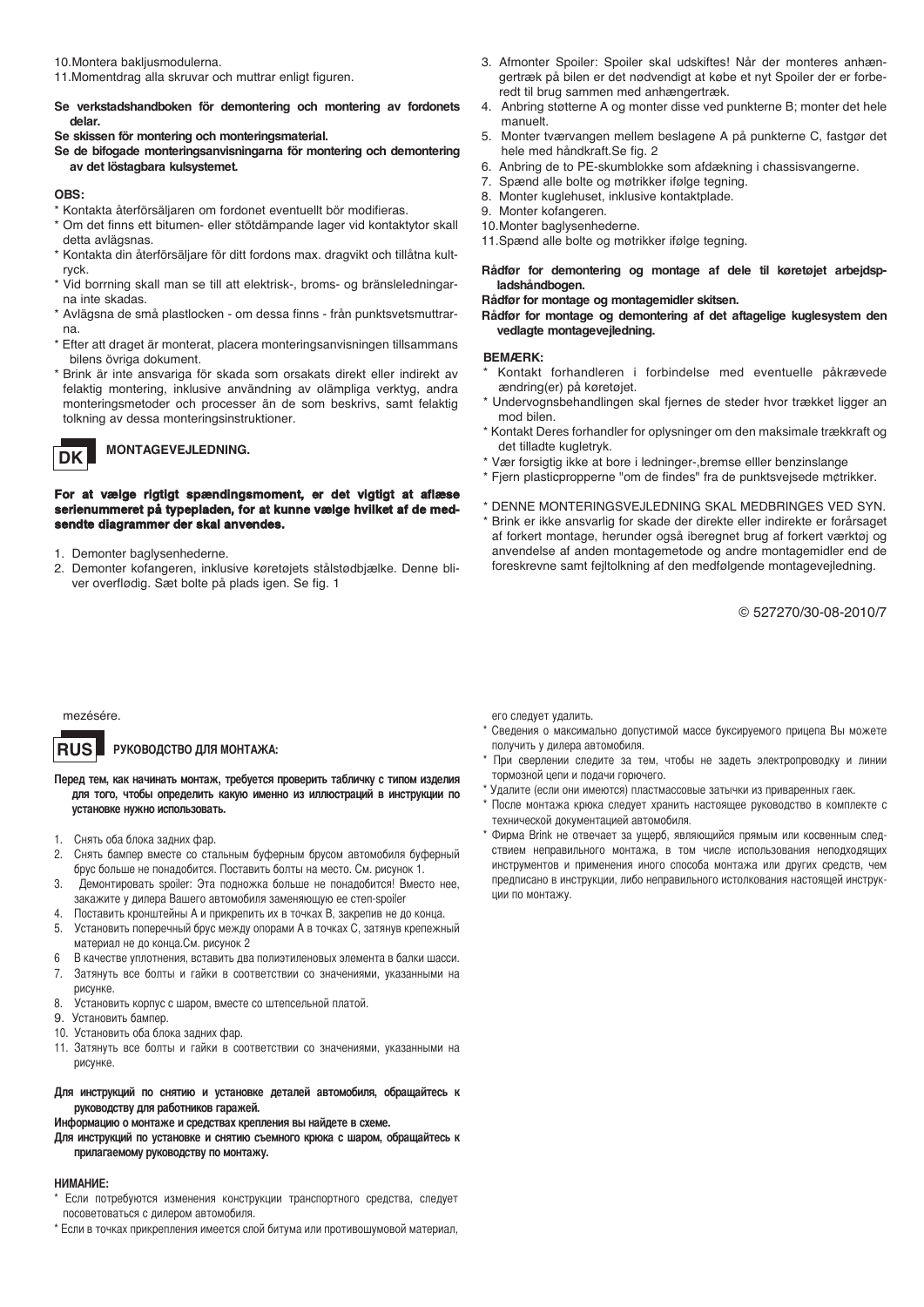11. Utáhněte všechny matice a šrouby kroutivou silou uvedenou ve výkre-

# Montážní elb inénveqivq sbotem s vnyvoq inštinoM. Pred demontaži a montáži části vozidla konzultujte montážní príručku.

**Jeunem** Před montáží vyměnielného systému tažné koule konzultuljte montážní

- **átišaJÚd**
- \* Pokud je potřeba provést na voze úpravy, obratte se na svého prodejce.
- -ěiàn uovianv oden meněiàn mỳvoilatas oneřisqo ežàtnom otaìm ej buxoq \*
- sn eftro informaci o maximálním nákladu povoleném k tažení se obratte na ru snižující hluk, odstraňte je.
- \* Při vrtání dbejte zvýšené pozornosti, zejména co se týče elektrických, svého prodejce.
- . Jekud jsou na maticích bodového svárování plastová víška, odstraňte je. brzdových a palivových kontaktu.
- \* Po montáži uschovejte tento manuál k ostatním dokladům vozidla.
- těchto pokynů k montáž mineqonooq minvisiqean a noddebych a nesprávným pochopenim nesprávnou montáží, včetně použití nevhodných nástrojů, použití jiných \*Společnost Rhink neodpovídá sa přime ami nepřímé škody způsobené

## : OTATUMTÙ ISELERES  $H$

# óbnszamlaxla sıdà xiylem neiqala otatumin liebtisgö s vgod "taldateuqit s essivõnelle "tsöxse ss enetisgö tröleiM

- 
- .texetetòtigàliv òztàrl s le sztilovàT ∴'L
- . † těrdě ütközörúdra már nem lesz szükség. Cserélje ki a csavarokat.Lásd az 14 .trabunosčovitu lės sa se tos tos vitu sa lonumnėj s le setilovis T ج.
- 4. Helyezze el a A tánasztékokát és illessze a B pontokhoz, majd szeoroggal felszerelt jármüvekhez készült. Szerelje le a spoiler: Ezt a spoiler ki kell cserélni! Ez a Spoilervonóh ැ
- 
- eszközök alkalmazására, valamint a szerelési útmutató téves értelelelő szerszámok használatára, a leírtaktól eltérő módszerek és vagy közvetett módon következő károkért. Ez vonatkozik a nem megf-
- 
- 
- 
- 
- 
- A Brink nem vállal felelősséget a nem megfelelő szerelésből közvetlen \* A felszerelés után az útatutót a gépikada magyar halálatára magyütt.
- 
- 
- 
- 
- 
- 
- 
- 
- 

\* A felszerelés után az útazáráb társzint az már a gépisszerel A \*

\* Amennyibed ponthegezeiszei rögzített anyákkal találkozunk, vegyük le

\* Fúrás során ügyeljünk arra, hogy elkerüljük az elektromos, a fék- és az

<sup>\*</sup> A jármi átlal maximálisan vontathato megengedet teher mértékérCEI

\* Amennyiben a csatlakozási pontok bitumennel, vagy zajcsökkentŒ any-

\* Amennyiben a gépkocsin módosításra van szükség, kérjünk felvilág-

Az eltávolítható gömbrendszer össesszerelése érdekében, lásd a összes-

-js1 s beàl nedèxebrè aèsas a csatlakozàsi eliarà édakben, lásd a raj-

A szétserelés és a jármű alkatrészek összeillesztése érdekében, lásd a

-onsveso tretentillet nosist a travaso aè tàvna sessao sa ed astitos .tt

Szorítsa be az összes anyát és csavat a rajzon feltüntett csavaró-

lllessze az kereszttartót az A tartók közé az C pontokban, majd húzza

Helyezze a két PE habtömböt távolságtartóként az alváz elemeiben.

lllessze fel a gömbházat, az illesztőlemezzel együtt.

neg ujjal a rögzítéseket. Lásd az ábrát 2.

relje fel az egész tárgyat lazán felcsavarva.

- 
- 

# 0 527270/30-08-2010/11

# **INSTRUCCIONES DE MONTAJE.**

enganche con el fin de determinar la figura correspondiente en la reseña Antes de comenzar el montaje por favor, verifique la placa descriptiva del

de montaje.

 $\exists$ 

- 1. Desmontar las unidades de las luces traseras.
- tope no se vuelve a utilizar. Volver a colocar tornillos. Véase la figura 2. Desmontar el parachoques inclusive el tope de acero del vehículo, el
- 3. Desmonte el spoiler: Este spoiler será rempla zado! ٠.
- Solicitar spoiler de reemplazo al fabricante. Este spoiler está diseñado
- Golocar los soportes A y fijarlos a la altura de los puntos B, montar el  $\mathbf{\dot{v}}$ especialmente para vehículos con barra de remolque
- Coloque la viga transversal entre los soportes A en los puntos C y ٠ç conjunto sin apretar mucho.
- 6. Instalar los dos bloques de espuma PE para sellar los largueros del S snugit al esaèV onam a obnatenqa obot oleupòloo
- 7. Apretar todos los tonillos y tuercas de acuerdo con los puntos del grásiseup<sup>.</sup>
- **TICO.**
- . Or have a sell by islam and all be is a state of a sell and a sell and an
- 9. Montar el parachoques.
- .esressit esoul asl eb aebabinu asl natnoM.01
- -sig leb sofnuq sol noo obteuse ab ascreta y tollimot sol sobot astengA.11

# .oon

# Consultar para el desmontaje y montaje de piezas del vehículo el manual

# de instalacion de taller.

- Gonsultar para el montaje y desmontaje del sistema de la bola extraíble Consultar el croquis para el montaje y medios de fijación.
- las instrucciones de montale adjuntas.

# ∵a N

- \* Para (una) eventual(es) adaptación(es) 'del vehículo' consúltese al con-
- 9. Montare il paraurti.

punti B.

 $\mathbf{I}$ 

ale:

- 
- Montare l'alloggiamento della sfera, completa di portapresa. ٠g
- <u>. T</u>
- Serrare tutti i dadi e bulloni alle coppie di serraggio indicate nel diseg8
- cunderli.
- 
- 
- 6. Inserire i due blocchi di polistirolo espanso nei montanti del telalo per
- 
- 
- 
- 

5. Montare la traversa tra i sostegni A e fissarla manualmente in corri-

4. Posizionare i sostegni A e firsarii manualmente in corrispondenza dei

# @ 927270/30-06/07510/8







\* No agujerear cable de eléctrico, tubos de freno o gasolina"

# disegno, presente nelle istruzioni, è applicabile. Prima di iniziare il montaggio verificare la terghetta per determinare quale

cados y por la interpretación incorrecta de estas instrucciones de mon-

cuadas, por el uso de métodos de montaje y medios diritistio a los indi-

te, por un montaje incorrecto, incluyendo el uso de herramientas inade-Brink no se responsabiliza por daños causados, directa o indirectamen-

\* Guarde estas instucciones junto a la documentación del veículo des-

\* Retirar, si presentes, los capuchones de plástico de las tuercas de sol-

\* Consulte a su concesionario para el peso máximo de tracción y la pre-

\* Si en los puntos de fijación hay una capa de betún o anti-choque hay

 $\cdot$  i

S snugit ibeV.O itruq ieb ssnebnoqa

tura, un Spoiler in sostituzione,

pués del montaje del enganche.

sión de la bola admitida de su vehículo.

dadura por punto.

que duitarla.

cesionario.

róluk a mianyag sapkát.

üzemanyag-vezetékeket.

ositást kereskedCEnktCEI.

zerelési kézikönyvet.

munkahelyi kezikönyvet.

10. Helyezze fel a hátsó világítótesteket.

**SOLNOE** 

**10Z** 

.8

'∠

.9

٠g

pyomatekig.

nyomatékig.

9. Helyezze fel az ütközőt.

tájékozódjunk kereskedŒnknél.

aggal van bevonva, ezeket távolítsuk el.

- Smontare i gruppi dei fanali posteriori.
- t snugit ibeV .inollud enstnomiR .ststnom enesse úiq śrvob non 2. Smontare il paraurti e la barra d'acciaio dal veicolo; la barra in acciaio
- 
- 3. Smontare il Spoiler Ordinare, presso il vostro concessionario della vet-
- 
-